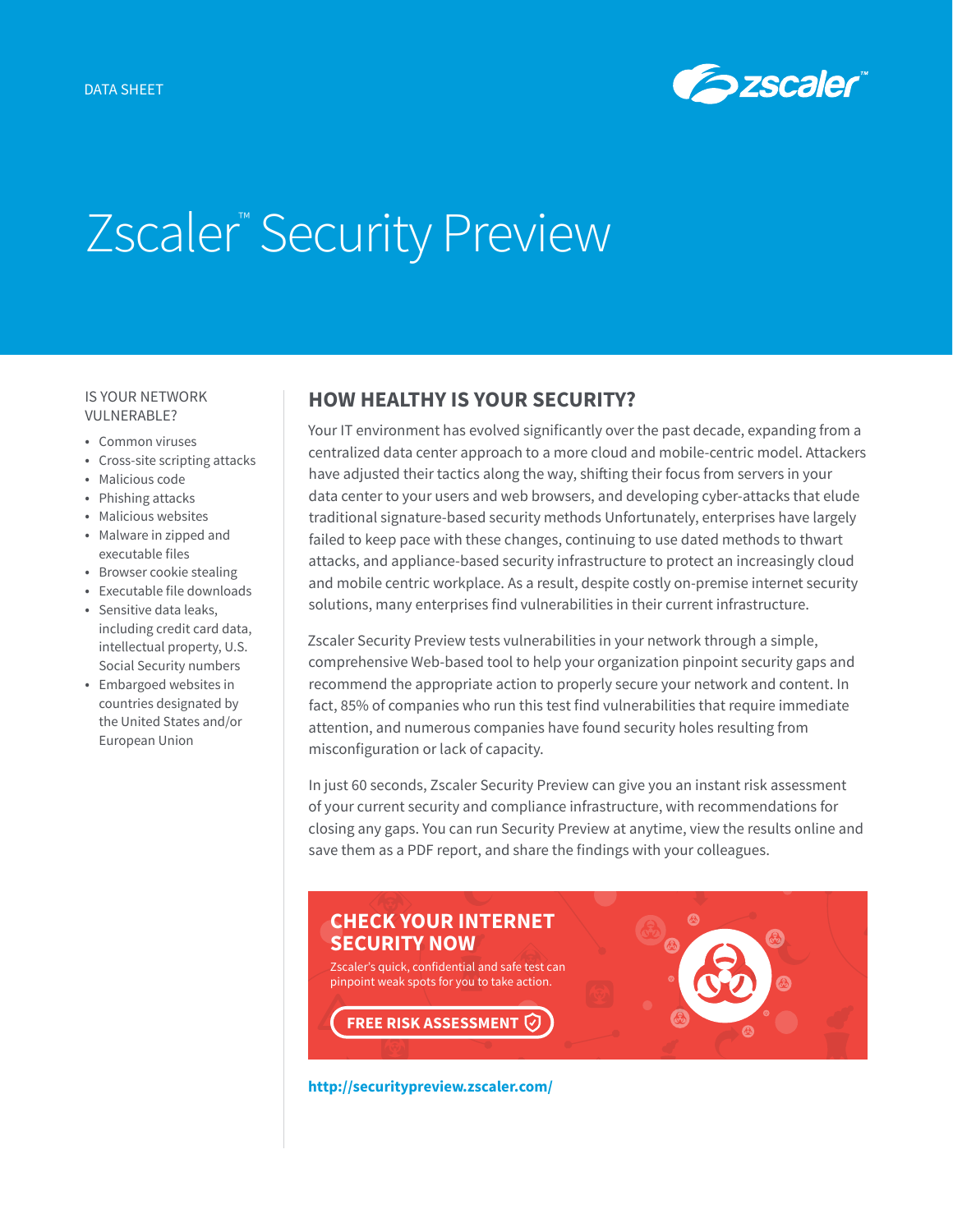

## **WHAT WE TEST**

Zscaler Security Preview runs a series of browser-based tests to quickly check for vulnerabilities in your current Internet security infrastructure. Eight of these tests are focused on security threats, and five of them are focused on compliance enforcement. Note that Security preview runs in your browser, won't access any data, and won't introduce malware or change any settings. You may see alerts in your security system.

## **Security Tests**

- **Botnets** Once a device is compromised, it's no longer entirely under your control - criminals can now direct it to exfiltrate your intellectual property, infect other machines on your internal network, participate in Distributed Denial of Service attacks, email spam, spreading spyware, and other malicious attacks. This test tries to contact a known Botnet command and control server ('calling home') to determine if your internet security infrastructure will stop it..
- **Cross-site scripting (XSS)** Cross-site scripting (XSS) attacks can steal a web visitor's credentials and session keys (e.g. passwords and other sensitive data). This test visits a website that has been compromised by malicious code and checks to see if it is able to compromise your web browser.
- **Viruses** 99% of anti-virus engines detect and block this common virus at the network level. This tests checks to see if your infrastructure will block a virus coming from a CDN, which is how most web content is delivered today.
- **Phishing** Criminals typically target phishing attacks at employees to steal corporate credentials or sensitive personal data. This test checks to see if your computer is able to access one of the latest validated phishing sites uncovered by Phishtank.com.
- **Malicious Sites** Hackers can launch zero day and 'watering hole' attacks by compromising legitimate sites with malicious code. This test checks to see if your security solution blocks a malicious page hosted on a compromised site.
- **Download EXE** Malware is often distributed through executable files downloaded from unknown websites or app stores. This test tries to download an executable file to test whether your system blocks, analyzes or quarantines it.
- **Zipped Viruses** Criminals sometimes try to deliver their virus payloads using compressed/zipped files. Unzipping takes computational power that can slow traffic down, so many appliance-based security systems skip analyzing files zipped multiple times. This test attempts to download a file containing a virus that is zipped multiple times.
- **Cookie Hijacking** Cookie theft is the primary way criminals steal personal information such as logins to Gmail or corporate accounts on Oracle or Salesforce. This test takes a cookie from one website and tries to post it to a second one, a clear sign of an attempt to hijack the web session.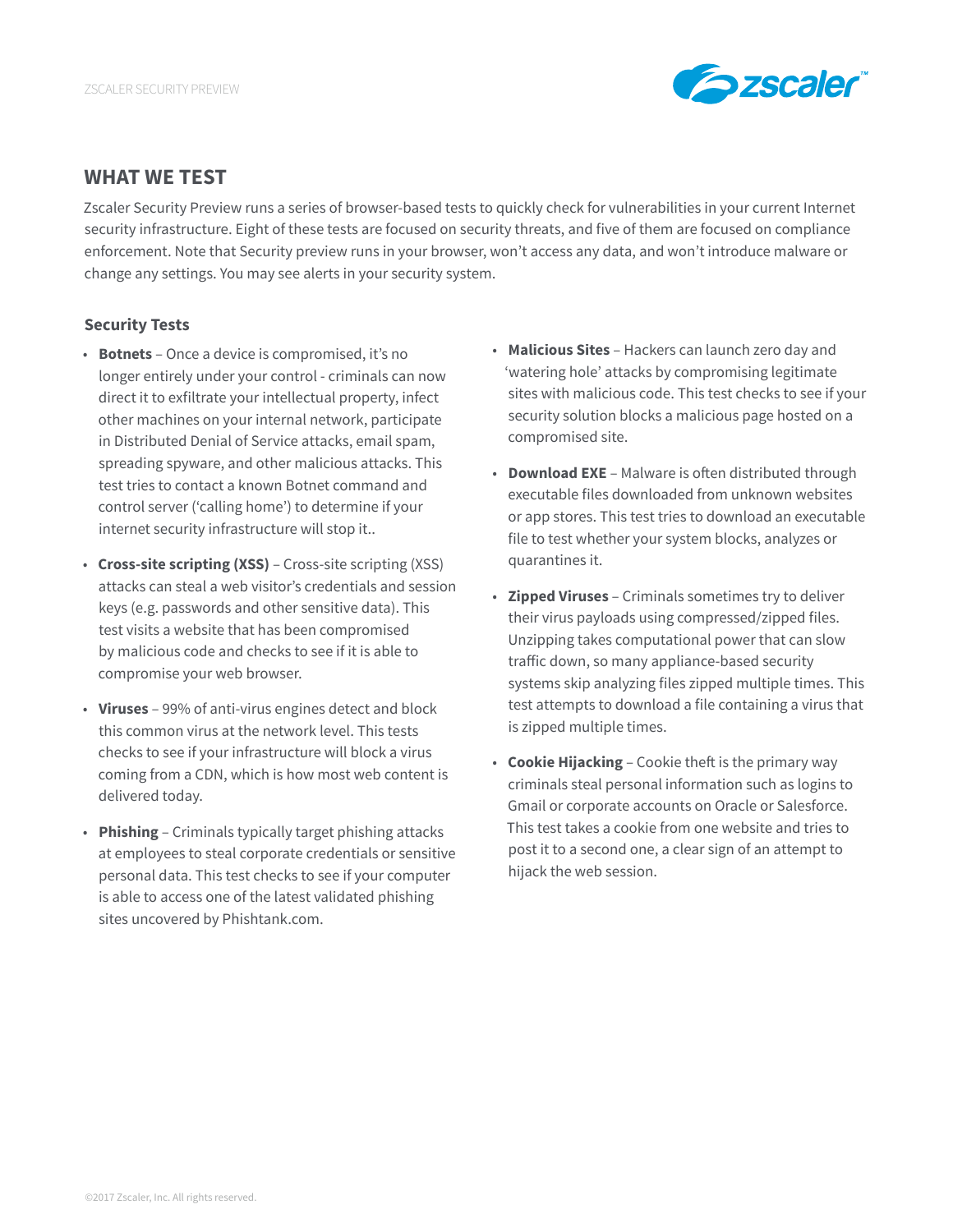

#### **Compliance Tests**

- **Data Leaks** Stealing your customer data and intellectual property is the goal of some of the world's most dangerous hackers. This test checks to see if your security solution can detect and block attempts to leak sensitive data including credit card numbers and social security numbers by various online methods such as posting to a website or emailing.
- **Anonymizers**  Employees often try to bypass company policy by using anonymizing proxies that allow them to visit blacklisted websites, or view pornography or other harmful content. This test checks to see if your security solution allows you to use an anonymizing website by trying to visit a blacklisted website through a well-known anonymizer.
- **Embargoed Countries** Most companies wish to comply with US and EU trade laws and prevent users from visiting websites in countries that are under embargo. Additionally, compromised websites are often hosted in countries that are hostile to the United States and the European Union. This test checks your ability to visit a website located in North Korea, which is under US and EU Trade embargo.

## **THE TEST WILL:**

- Take less than 60 seconds
- Give you a detailed, printable report
- Not download any malicious content
- Not modify current security policies
- Not access any data on your systems